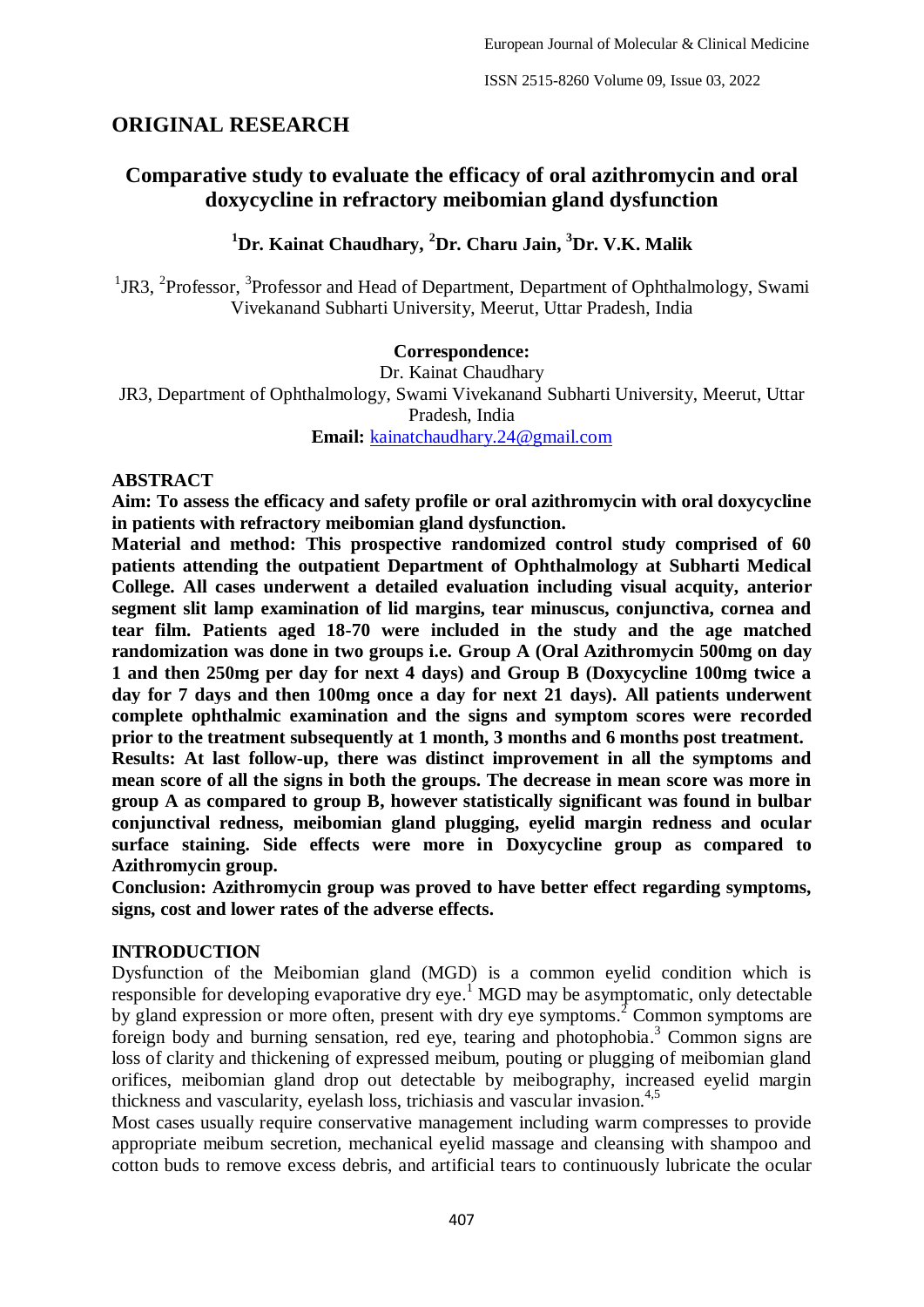surface.<sup>6,7</sup> In severe and refractory cases, however, antibiotics (topical and systemic) with anti-inflammatory properties are proposed.<sup>8,9</sup>

A few studies have shown the efficacy of azithromycin in chronic inflammatory diseases such as MGD.<sup>10,11</sup> Azithromycin inhibits pro-inflammatory cytokines and is potent against Gram-negative microorganisms.<sup>12</sup> Topical and oral azithromycin have recently been reported to improve the sign and symptoms of MGD and posterior blepharitis.

Azithromycin is a semi-synthetic macrolide antbiotic, chemically related to eythromycin and clarithromycin. A single dose of 1 g of azithromycin has been shown to provied prolonged high levels after 14days in drug targeted ocular tissues, to decrease inflammatory cytokines and suppress production of pro-inflammatory mediators. Good intracellular penetration and the long half-life of azithromycin can provide an effective antimicrobial, anti-oxidant and a favourable immunomoodulatory effect.<sup>13</sup>.

Other antibiotics, particularly the Tetracyclines (mainly, doxycycline) were discovered in the 1940s, are a family of antibiotics that inhibit protein synthesis by preventing the attachment of aminoacyl-tRNA to the ribosomal acceptor (A) site. Tetracyclines are broad-spectrum agents, exhibiting activity against a wide range of gram-positive and gram-negative bacteria, atypical organisms such as chlamydiae, mycoplasma and rickettsiae and protozoan parasites. The favorable antimicrobial properties of these agents and the absence of major adverse effects has led to their extensive use in the therapy of human and animal infections.<sup>13</sup> The present study has been undertaken to assess the efficacy and safety profile or oral azithromycin with oral doxycycline in patients with refractory meibomian gland dysfunction.

## **MATERIAL AND METHOD**

This was a prospective randomized control study comprised of 60 patients attending the outpatient Department of Ophthalmology at Subharti Medical College, Meerut. All cases underwent a detailed evaluation including visual acquity, anterior segment slit lamp examination of lid margins, tear minuscus, conjunctiva, cornea and tear film. This study was conducted over a period of 6 months. Patients aged 18-70 were included in the study and the age matched randomization was done in two groups i.e.

GROUP A was given Oral Azithromycin 500mg on day 1 and then 250mg per day for next 4 days.

GROUP B was given Oral Doxycycline 100mg twice a day for 7 days and then 100mg once a day for next 21 days.

The subjects were recruited according to the following inclusion and exclusion criteria:

Age 18–70 years, meibomian gland dysfunction not responding to conservative or topical management and at-least two signs and two symptoms of meibomian gland dysfunction with a score >2 were included in the study. Therapy with systemic or topical antibiotics within 1 month before selection, contact lens wearers, allergy to azithromycin or cyclins, allergic keratoconjunctivitis, ocular and orbital surgery of any kind, altered lid anatomy, nonadherence to follow up and pregnant women were excluded from the study.

Severity of five main symptoms was measured on a 4-point categorical scale (0–3) according to mild, moderate and severe. Slit lamp examination was performed to assess and record the severity of seven signs on a 4-point categorical scale. Meibomian gland plugging was graded as follows: 0, clear orifice of meibomian glands in the central part of the lower eyelid; 1, less than one-third of the orifices contained turbid or oily secretion; 2, between one-third and twothirds of the orifices contained turbid or oily secretion; 3, more than two-thirds of the orifices contained turbid or oily secretion. Bulbar conjunctival redness was graded as none, pink, light red, and bright red based on slit lamp examination. Lid margin redness was also graded as none, pink, light red, and bright red based on the colour of the lower eyelid margin on slit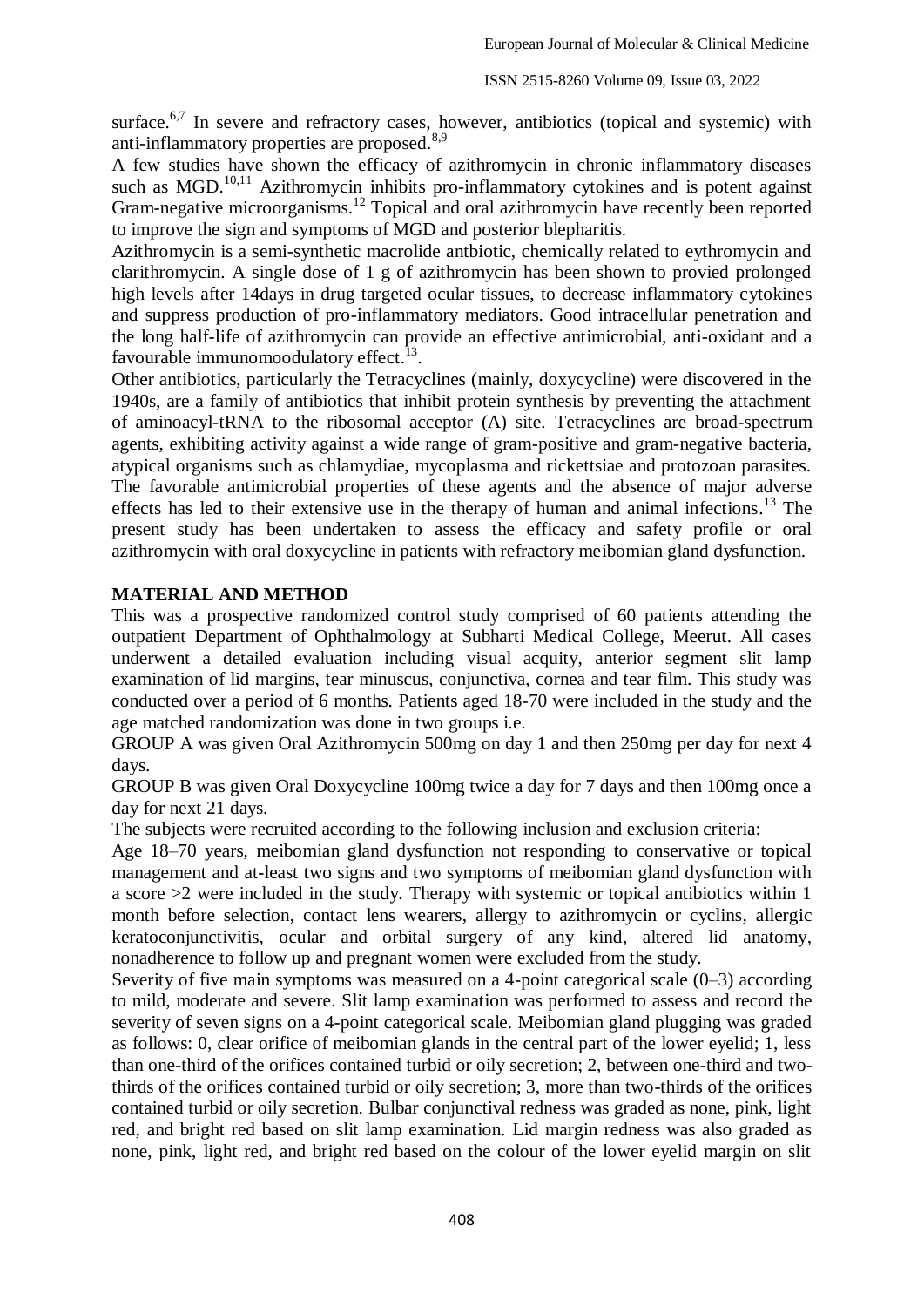lamp examination. Lid margin debris was scored based on the number of crusts at the lower eyelid margin, included in this study even though it is mostly present in anterior blepharitis.

Each patient's symptoms or signs were given a score of 0 to 3. The symptom score of each subject was calculated by adding the score  $(0-3)$  of five symptoms which resulted in a range of 0–15. The sign score of each patient was also calculated by adding the score  $(0-3)$  of seven signs which resulted in a range of 0–21.

All patients underwent complete ophthalmic examination and the signs and symptom scores were recorded prior to the treatment subsequently at 1 month, 3 months and 6 months post treatment. The data was collected and subjected to statistical analysis.

## **STATISTICAL ANALYSIS**

Data so collected was tabulated in an excel sheet, under the guidance of statistician. The means and standard deviations of the measurements per group were used for statistical analysis (SPSS 22.00 for windows; SPSS inc, Chicago, USA). Difference between two groups was determined using student t-test as well as chi square test and the level of significance was set at  $p < 0.05$ .

### **RESULTS**

Females were slightly more as compared to males in our study. Mean age in group A and B was  $40.38\pm14.91$  and  $41.19\pm16.58$  years respectively. Most of the subjects were free from any kind of systemic disease.

As seen in table 1, most common chief complaint was dryness in both the study groups (71.33% in group A, 63.33% in group B). Least common complaint was lid swelling, found in 3.33% and 10% of the subjects in group A and B respectively.

| <b>Complaints</b>      | <b>Group A (Azithromycin)</b> |               | <b>Group B (Doxycycline)</b> |               |       |
|------------------------|-------------------------------|---------------|------------------------------|---------------|-------|
|                        |                               | $\frac{6}{9}$ |                              | $\frac{0}{0}$ | value |
| Itching                | ι4                            | 46.67         |                              | 36.67         |       |
| Foreign Body Sensation |                               | 33.33         | 12                           |               |       |
| Dryness                | 22                            | 71.33         | 19                           | 63.33         | 0.42  |
| <b>Burning</b>         |                               | 20            |                              | 26.67         |       |
| Lid Swelling           |                               | 3.33          |                              |               |       |

**Table 1: Chief complaints among the study groups**

At the time of presentation, maximum score was observed for Eyelid margin redness 1.88 for group A and 1.82 for group B. Least common score was for Tear break up time 1.13 in group A and 1.26 in group B. All the signs were comparable among both the groups at the time of presentation as p>0.05 (Table 2)

|  |  | Table 2: Mean score (SD) of signs at presentation among the groups |  |
|--|--|--------------------------------------------------------------------|--|
|  |  |                                                                    |  |

| <b>Signs</b>                       | <b>Group A</b> |           |             | <b>Group B</b> | p                                   |
|------------------------------------|----------------|-----------|-------------|----------------|-------------------------------------|
|                                    | <b>Mean</b>    | <b>SD</b> | <b>Mean</b> | <b>SD</b>      | value <sup><math>\beta</math></sup> |
| <b>Eyelid Margin Redness</b>       | 1.88           | 0.58      | 1.82        | 0.63           | 0.77                                |
| <b>Eyelid Margin Debris</b>        | 1.21           | 0.45      | 1.14        | 0.42           | 0.59                                |
| <b>Bulbar Conjunctival Redness</b> | 1.56           | 0.64      | 1.51        | 0.73           | 0.49                                |
| Meibomian Gland Secretion          | 1.62           | 0.41      | 1.69        | 0.48           | 0.39                                |
| Meibomian Gland Plugging           | 1.87           | 0.54      | 1.90        | 0.59           | 0.82                                |
| Tear Break-Up Time                 | 1.13           | 0.31      | 1.26        | 0.43           | 0.47                                |
| <b>Ocular Surface Staining</b>     | 1.42           | 0.61      | 1.51        | 0.40           | 0.42                                |

<sup>B:</sup> unpaired t test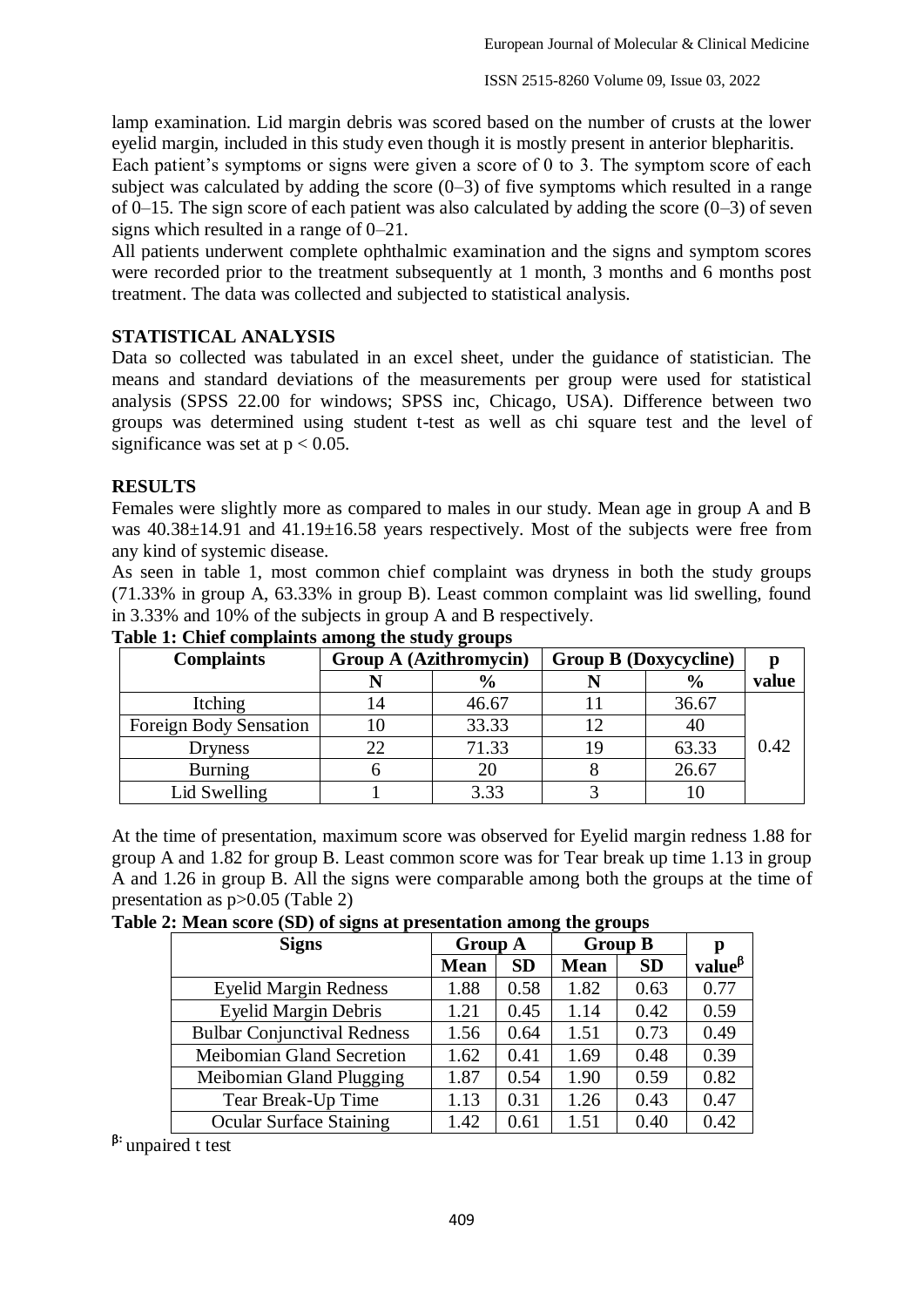At first follow-up, there was marked improvement in lid swelling and burning followed by itching, foreign body sensation and dryness. The maximum decrease in mean score was observed for eyelid margin redness in group A which reduced to 1.41 from 1.88. In group B meibomian gland secretion showed the maximum decreased in mean score from 1.69 to 1.32. The decrease in mean score was more in group A as compared to group B, though statistically insignificant.

| <b>Signs</b>                       | <b>Group A</b> |           | <b>Group B</b> | р         |               |
|------------------------------------|----------------|-----------|----------------|-----------|---------------|
|                                    | <b>Mean</b>    | <b>SD</b> | <b>Mean</b>    | <b>SD</b> | value $\beta$ |
| <b>Eyelid Margin Redness</b>       | 1.41           | 0.48      | 1.53           | 0.61      | 0.62          |
| <b>Eyelid Margin Debris</b>        | 1.07           | 0.41      | 1.09           | 0.38      | 0.78          |
| <b>Bulbar Conjunctival Redness</b> | 1.24           | 0.37      | 1.30           | 0.44      | 0.71          |
| Meibomian Gland Secretion          | 1.21           | 0.56      | 1.32           | 0.51      | 0.46          |
| Meibomian Gland Plugging           | 1.59           | 0.54      | 1.70           | 0.57      | 0.40          |
| Tear Break-Up Time                 | 0.99           | 0.28      | 1.11           | 0.46      | 0.11          |
| <b>Ocular Surface Staining</b>     | 1.17           | 0.32      | 1.28           | 0.42      | 0.42          |

**Table 3: Mean score (SD) of signs at first follow-up (1st week)**

<sup>8</sup>: unpaired t test, \*: statistically significant

At last follow-up, there was distinct improvement in all the symptoms and mean score of all the signs in both the groups. The decrease in mean score was more in group A as compared to group B, however statistically significant was found in bulbar conjunctival redness, meibomian gland plugging, eyelid margin redness and ocular surface staining (table 4).

| e 4: Mean score (SD) of signs at last follow-up (2 <sup>nd</sup> month) |                                    |                |           |                |                                                              |          |  |  |  |
|-------------------------------------------------------------------------|------------------------------------|----------------|-----------|----------------|--------------------------------------------------------------|----------|--|--|--|
|                                                                         | <b>Signs</b>                       | <b>Group A</b> |           | <b>Group B</b> | $\mathbf p$ value <sup><math>\boldsymbol{\beta}</math></sup> |          |  |  |  |
|                                                                         |                                    | <b>Mean</b>    | <b>SD</b> | <b>Mean</b>    | <b>SD</b>                                                    |          |  |  |  |
|                                                                         | <b>Eyelid Margin Redness</b>       | 0.92           | 0.60      | 0.98           | 0.61                                                         | 0.23     |  |  |  |
|                                                                         | <b>Eyelid Margin Debris</b>        | 0.73           | 0.50      | 0.84           | 0.44                                                         | 0.15     |  |  |  |
|                                                                         | <b>Bulbar Conjunctival Redness</b> | 0.67           | 0.38      | 0.99           | 0.44                                                         | $0.006*$ |  |  |  |
|                                                                         | Meibomian Gland Secretion          | 0.83           | 0.56      | 1.04           | 0.52                                                         | 0.08     |  |  |  |
|                                                                         | Meibomian Gland Plugging           | 0.80           | 0.62      | 1.02           | 0.66                                                         | 0.10     |  |  |  |
|                                                                         | Tear Break-Up Time                 | 0.55           | 0.38      | 0.68           | 0.49                                                         | 0.13     |  |  |  |

**Table 4: M** 

**:** unpaired t test, \*: statistically significant

Mean score of symptoms was  $7.41 \pm 1.17$  in group A which decreased to  $0.6 \pm 0.21$  at last followup was significant, p value  $\langle 0.01 \rangle$ . Mean score of Pretreatment symptoms was 7.51 $\pm$ 1.26 in group B which decreased to 0.61 $\pm$ 0.38 at last followup which was statistically significant, p value (<0.01). Mean score of sign decreased from  $8.62 \pm 1.19$  to  $1.2 \pm 0.74$  on last follow up in group A. Mean score of Pretreatment signs was 8.29±1.78 in group B which decreased to  $1.28 \pm 0.76$  which was statistically significant, p value (<0.01) (table 5).

Ocular Surface Staining 0.45 0.36 0.79 0.46 0.022\*

|  |  | Table 5: Comparison of pretreatment and post treatment symptoms and signs |  |  |  |  |
|--|--|---------------------------------------------------------------------------|--|--|--|--|
|  |  |                                                                           |  |  |  |  |

| Groups  | <b>Symptoms</b>             |                    | $p$ value <sup><math>\gamma</math></sup> | <b>Sign</b>                 | $value^{\gamma}$ |            |
|---------|-----------------------------|--------------------|------------------------------------------|-----------------------------|------------------|------------|
|         | <b>Pre</b>                  | <b>Last Follow</b> |                                          | <b>Last Follow</b><br>Pre   |                  |            |
|         | <b>Treatment</b>            | up                 |                                          | <b>Treatment</b><br>up      |                  |            |
|         | <b>Mean</b> <sup>t</sup> SD | <b>Mean</b> ±SD    |                                          | <b>Mean</b> <sup>t</sup> SD | <b>Mean</b> ±SD  |            |
| Group A | $7.41 \pm 1.17$             | $0.6 \pm 0.21$     | $< 0.01*$                                | $8.62 \pm 1.19$             | $1.2 \pm 0.74$   | ${<}0.01*$ |
| Group B | $7.51 \pm 1.26$             | $0.61 \pm 0.38$    | ${<}0.01*$                               | $8.29 \pm 1.78$             | $1.28 \pm 0.76$  | $< 0.01*$  |

**:** paired t test, \*: statistically significant

Nausea was found in 1 patient (3.33%) in group A and 6 patients (20%) in group B. Abdominal cramp was seen in 10% of patients and 16.67% of patients in group A and group B respectively. Hence side effects were more in Doxycycline group as compared to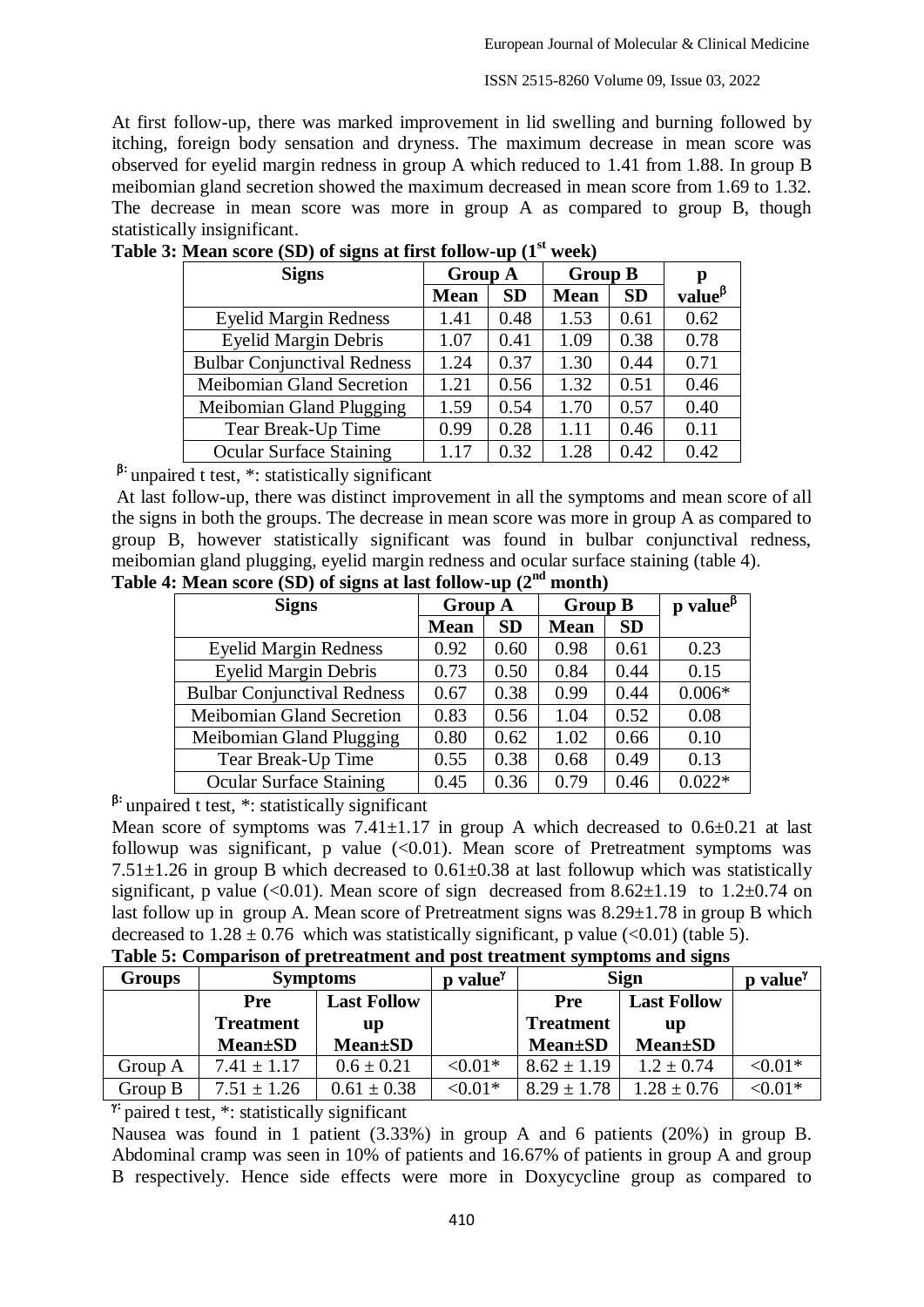

Azithromycin group with statistically significant difference, p value (0.003) as shown in graph 1.

**Graph 1: Comparison of side effects** 

### **DISCUSSION**

Cleansing, warm compresses and massage are the three contemporary mode of treatment for MGD. Amongst the treatment modalities topical application of azithromycin eye ointment, artificial tear drops and systemic tetracyclines, (doxycycline being most frequently used) as well as systemic azithromycin are the treatment modalities available.<sup>14</sup> Keeping all this in mind, the aim was to assess the efficacy and safety profile or oral azithromycin with oral doxycycline in patients with refractory meibomian gland dysfunction.

Females were slightly more as compared to males in our study which comprised of 56.67% females in group A and 53.33% in group B in comparison to 43.33% males in group A and 46.67% in group B. Mean age in group A and B was  $40.38\pm14.91$  and  $41.19\pm16.58$  years respectively. **Kashkouli MB et al**<sup>5</sup> also reported similar findings in age and sex distribution among both the groups where 26 females were reported in group A and 24 males were reported in group A. A study published by **Kwan et al<sup>15</sup>** demonstrated association between sex and MGD in which females were found to have significantly higher frequency and intensity of dryness than males. In contrast **R N Kothari et al<sup>14</sup>** in their study reported that 59 (59%) were male and 41 (41%) were female.

The age was also comparable between both the groups and was congruous to the main study. Nien et al<sup>16</sup> studied and reported that older participants displayed significantly higher grades of MGD.

In our study most common chief complaint was dryness in both the study groups. It was observed in 71.33% patients in group A and 63.33% in group B followed by itching 46.67% and 36.67% in group A and B respectively. Findings in our study were consistent with that of Kashkouli MB et al<sup>5</sup> who also reported dryness as the most common complaint 34% and 26% in group A and B and least common was lid swelling. However, **R N Kothari et al**<sup>14</sup> in their study reported that most common chief complaints were Itching (100%) and foreign body sensation (100%) followed by burning (84%) and dryness (16%).

In our study at presentation, all the signs viz. eyelid margin redness, eyelid margin debris, bulbar conjunctival redness, meibomian gland secretion, meibomian gland plugging, tear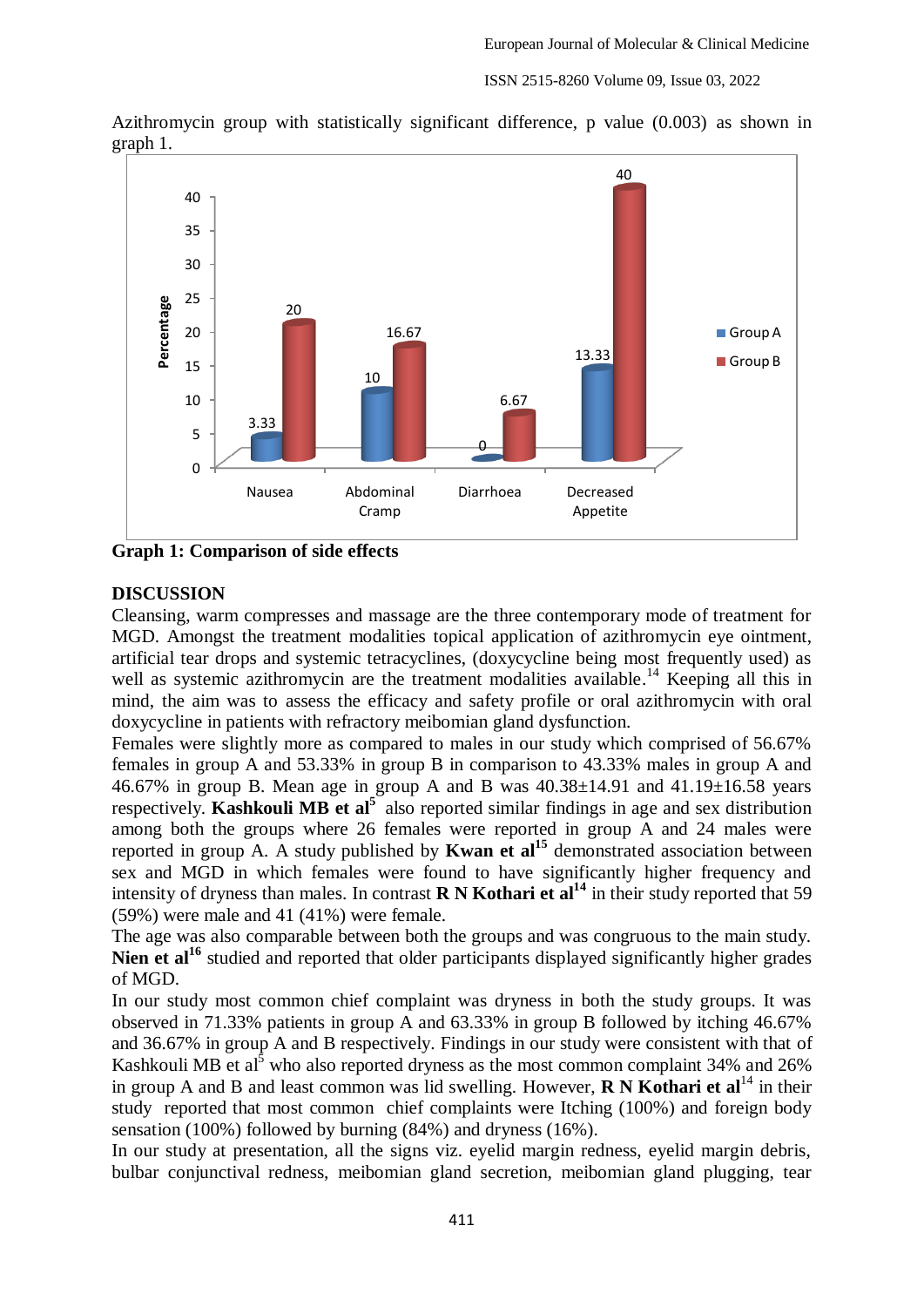break-up time and ocular surface staining were comparable between both the groups at the time of presentation as  $p > 0.05$ . Maximum score was observed for eyelid margin redness (p value 0.77) followed by meibomian gland plugging (p value 0.82) and least was observed for tear break up time (p value 0.47). At first follow-up, mean score of all the signs decreased in both the groups. The decrease in mean score was more in group A as compared to group B, though statistically insignificant. Maximum decrease in mean score was observed for eyelid margin redness in both the groups Similarly at  $2<sup>nd</sup>$  and  $3<sup>rd</sup>$  follow-up, mean score of all the signs decreased in both the groups. There was distinct improvement in all the symptoms and mean score of all the signs in both the groups.

Similar to our study  $\overline{R}$  N Kothari et al<sup>14</sup>, reported at the time of presentation that the maximum mean score was observed for eyelid margin redness (0.53 in group A and 0.48 in group B) .The p value of pretreatment symptoms (0.704) and signs (0.321) of both group indicate that there was no statistical significant difference among patients in both group. In azithromycin group mean of symptoms (7.50) and signs (8.70) at pretreatment clinically improved to mean of symptoms (0.62) and signs (1.22) at last visit. In doxycycline group mean of symptoms (7.60) and signs (8.38) at pretreatment clinically improved to symptoms  $(0.62)$  and signs  $(1.33)$  at last visit. Kashkouli MB et al<sup>5</sup> in their study found that symptoms significantly improved in both groups (p=0.001, 95% CI –2.2 to –0.7). However, there was no significant difference between the groups at all post-treatment visits. Both groups showed a significant improvement of clinical signs. Although the last follow-up mean score of all signs was less (better response) in the azithromycin than in the doxycycline group, the difference was statistically significant in only conjunctival redness and ocular surface staining. These results were approximately consistent with our study.

In out study overall mean pretreatment symptoms score was  $7.41 \pm 1.17$  and  $7.51 \pm 1.26$  in group A and B respectively while it decreased to  $0.6 \pm 0.21$  and  $0.61 \pm 0.38$  at last followup in group A and B respectively with statistically significant difference. Similarly overall mean sign score decreased to  $1.2 \pm 0.74$  and  $1.28 \pm 0.76$  from  $8.62 \pm 1.19$  and  $8.29 \pm 1.78$  in group A and B respectively with statistically significant difference. This can be due to the fact that Azithromycin is a semisynthetic macrolide antibiotic with a good intracellular penetration and long halflife; it has an anti-inflammatory and immunomodulatory effect that could help reduce eyelid and ocular surface inflammation. The oral formulation of azithromycin can suppress the production of some pro-inflammatory mediators like cytokines (TNFα, IL-1β), chemokines and metalloproteinases (MMP-1, MMP-3 and MMP-9). Its antibacterial and antiinflammatory effects, coupled with a long half-life, make oral azithromycin a good treatment option for MGD. 5

Similar to the present study **Giacomo De Benedetti et al**<sup>17</sup> in their study showed that azithromycin performed better throughout the study, showing a significant improvement in most patients (65%). This improvement appeared more quickly and was maintained throughout the period.

In our study; side effects were more in Doxycycline group as compared to Azithromycin group with statistically significant difference as  $p<0.05$  in this study. Although the role of doxycycline in the treatment of MGD has been promising, its side effects and subsequently low compliance of the patients sometimes result in treatment abortion. Its side effects include dermatological effects (macula, papules), gastrointestinal effects (oesophagitis, dyspepsia, diarrhoea, vomiting), and hypersensitivity (allergy, urticaria). Similarly **R N Kothari et al**<sup>14</sup>, reported more side effects in doxycycline group as compared to azithromycin group in all three follow ups. Decreased appetite was seen in 30% patients followed by nausea and abdominal cramps. The most common side effect was decreased appetitie, which was also reported by Greene et al.<sup>18</sup> Also, Kashkouli MB et al<sup>5</sup> in their study reported a few gastrointestinal side effects in the doxycycline group. They were reported by 15 patients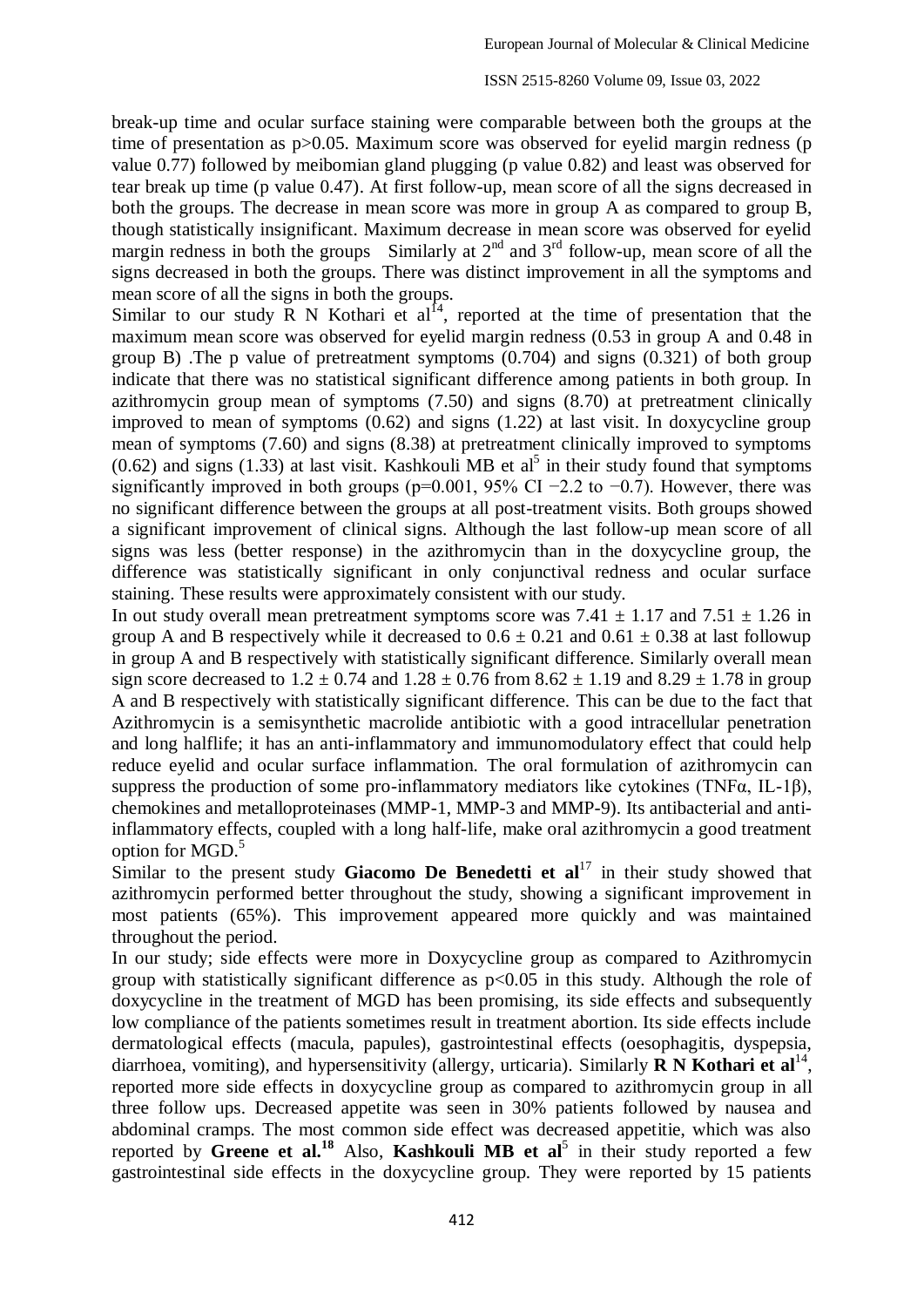(30%) in the first week after starting the doxycycline, decreased to 26% (13/50) at the end of the 1-month treatment course, and then to 14% (7/50) at the end of the study. However, only mild and temporary side effects were seen in Azithromycin group.

Strengths of our study were its randomised masked trial design, using a grading system to quantify the qualitative measures. One limitation might be the absence of a control group without any systemic medication; there has been debate on whether clinical trials essentially require a placebo control instead of having an active treatment control. However, since enrolled patients had not responded to conservative management and had moderate to severe MGD (two signs and two symptoms of at least grade 2 severity, of which one had to be meibomian gland signs), systemic medication (doxycycline or azithromycin) was deemed to be required. Using one dosing regimen of oral azithromycin and doxycycline and not considering topical azithromycin is another limitation, which future studies are recommended to address.

## **CONCLUSION**

In conclusion, our study demonstrated beneficial effects for both oral azithromycin and oral doxycycline in cases of refractory meibomian gland dysfunction. Since MGD is a chronic disease, 5 day treatment with azithromycin would be cheaper than long term daily oral doxycycline. The cost of 1- month treatment with doxycycline is almost 50% more than 5 day treatment with oral azithromycin in our country. Azithromycin group was proved to have better effect regarding symptoms, signs, cost and lower rates of the adverse effects.

## **REFERENCES**

- 1. Jester JV, Parfitt GJ, Brown DJ. Meibomian gland dysfunction: hyperkeratinization or atrophy?. BMC Ophthalmol 2015;15(1):3-11.
- 2. Perry HD, Doshi-Carnevale S, Donnenfeld ED, et al. Efficacy of commerciallyavailable topical cyclosporine A 0.05% in the treatment of meibomian gland dysfunction. Cornea 2006;25:171–5.
- 3. Lee H, Min K, Kim EK, et al. Minocycline controls clinical outcomes and inflammatory cytokines in moderate and severe meibomian gland dysfunction. Am J Ophthalmol 2012;154:949–57.
- 4. Tomlinson A, Bron AJ, Korb DR, et al. The international workshop on meibomian gland dysfunction: report of the diagnosis subcommittee. Invest Ophthalmol Vis Sci 2011;52:2006–49.
- 5. Kashkouli MB, Fazel AJ, Kiavash V, Nojomi M, Ghiasian L. Oral azithromycin versus doxycycline in meibomian gland dysfunction: a randomised double-masked open-label clinical trial. Br J Ophthalmol. 2015;99(2):199-20.
- 6. Romero JM, Biser SA, Perry HD, et al. Conservative treatment of meibomian gland dysfunction. Eye Contact Lens 2004;30:14–19.
- 7. Guillon M, Maissa C, Wong S. Eyelid margin modification associated with eyelid hygiene in anterior blepharitis and meibomian gland dysfunction. Eye Contact Lens 2012;38:319–25.
- 8. Igami TZ, Holzchuh R, Osaki TH, et al. Oral azithromycin for treatment of posterior blepharitis. Cornea 2011;30:1145–9.
- 9. Geerling G, Tauber J, Baudouin C, et al. The international workshop on meibomian gland dysfunction: report of the subcommittee on management and treatment of meibomian gland dysfunction. Invest Ophthalmol Vis Sci 2011;52: 2050–64.
- 10. Foulks GN, Borchman D, Yappert M, et al. Topical azithromycin therapy of meibomian gland dysfunction: clinical response and lipid alterations. Cornea 2010;29:781–8.